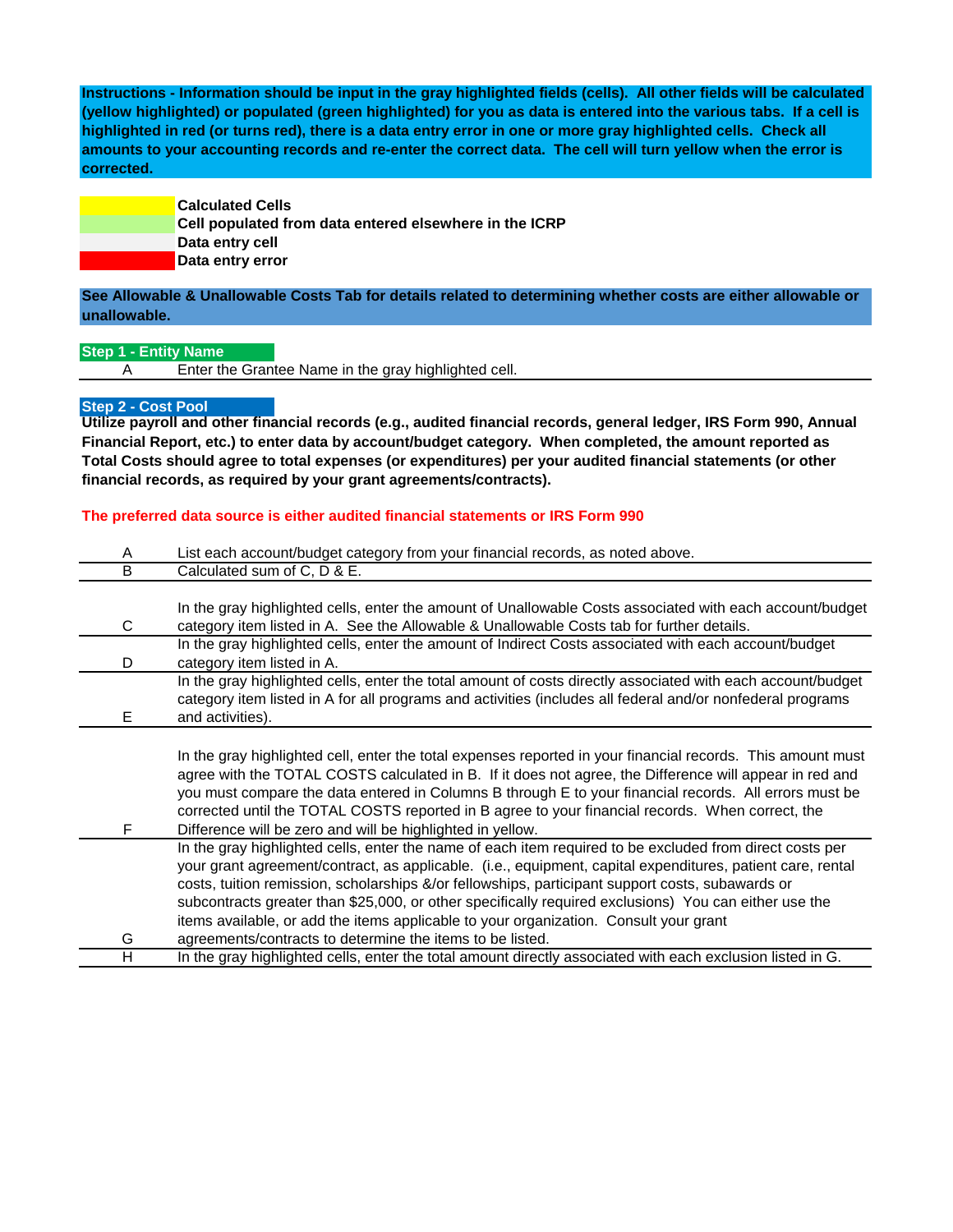### **Allowable/Unallowable Costs - Per Government Regulations**

Provided below is guidance to assist your entity related to the allowability/unallowability of costs. This guidance is meant to be used as a reference only and should not be considered as a final determination of the allowability of a cost. Please refer to the applicable federal regulations for your entity and grant agreement to make the final determination related to the allowability of a cost.

#### **There are four main criteria for determining the allowability of costs. This four general criteria are listed below:**

- 1. The costs are reasonable
- 2. The costs are allocable
- 3. The costs comply with the grant agreement or contract terms
- 4. The costs comply with Government Regulations (e.g. CFR or FAR)

#### **Specific federal regulations apply based on your type of entity. Please click on the appropriate link below based on your type of entity:**

[Not for Profit, Governmental and Institutions of Higher Education, click here for guidance related to allowability of costs.](#page-1-0)

[For Profit companies, click here for guidance related to the allowability of costs.](#page-3-0)

#### <span id="page-1-0"></span>**Institutions of Higher Education, Not for Profit and Governmental entities:**

#### **2 CFR Part 200 Subpart E**

#### *§200.403 Factors affecting allowability of costs.*

Except where otherwise authorized by statute, costs must meet the following general criteria in order to be allowable under Federal awards:

(a) Be necessary and reasonable for the performance of the Federal award and be allocable thereto under these principles. See 2 CFR Part 200.404 through 200.405 for the definitions of reasonable and allocable.

(b) Conform to any limitations or exclusions set forth in these principles or in the Federal award as to types or amount of cost items.

(c) Be consistent with policies and procedures that apply uniformly to both federally-financed and other activities of the non-Federal entity.

(d) Be accorded consistent treatment. A cost may not be assigned to a Federal award as a direct cost if any other cost incurred for the same purpose in like circumstances has been allocated to the Federal award as an indirect cost.

(e) Be determined in accordance with generally accepted accounting principles (GAAP), except, for state and local governments and Indian tribes only, as otherwise provided for in this part.

(f) Not be included as a cost or used to meet cost sharing or matching requirements of any other federally-financed program in either the current or a prior period.

(g) Be adequately documented.

#### *§200.420 Considerations for selected items of cost.*

This section provides principles to be applied in establishing the allowability of certain items involved in determining cost. These principles apply whether or not a particular item of cost is properly treated as direct cost or indirect cost. In case of a discrepancy between the provisions of a specific Federal award and the provisions below, the Federal award governs.

| Regulations | Category                                  | Allowable/Unallowable                                                                                                                               |
|-------------|-------------------------------------------|-----------------------------------------------------------------------------------------------------------------------------------------------------|
| 200.421     | Advertising public relations              | Advertising costs are only allowable for costs incurred:                                                                                            |
|             |                                           | 1) For the recruitment of personnel required for performance of a Federal award (see Part 200.463).                                                 |
|             |                                           | 2) For the procurement of goods and services for the performance of a Federal award.                                                                |
|             |                                           | 3) For the disposal of scrap or surplus materials acquired in the performance of a Federal award (except when reimbursement is received for         |
|             |                                           | disposal costs at a predetermined amount).                                                                                                          |
|             |                                           | 4) Program outreach and other specific purposes necessary to meet the requirements of the Federal award.                                            |
|             |                                           | Public relations costs are only allowable for costs incurred:                                                                                       |
|             |                                           | 1) Costs specifically required by the Federal award;                                                                                                |
|             |                                           | (2) Costs of communicating with the public and press pertaining to specific activities or accomplishments which result from performance of the      |
|             |                                           | Federal award:                                                                                                                                      |
|             |                                           | (3) Costs of conducting general liaison with news media and government public relations officers, to the extent that such activities are limited to |
|             |                                           | communication and liaison necessary to keep the public informed on matters of public concern, such as notices of funding opportunities, financial   |
|             |                                           | matters, etc.                                                                                                                                       |
| 200.422     | <b>Advisory Councils</b>                  | Costs are unallowable, unless                                                                                                                       |
|             |                                           | 1) Cost is charged as direct cost when approved by Federal awarding Agency.                                                                         |
|             |                                           | 2) Cost is an indirect cost where allocable to Federal awards.                                                                                      |
| 200.423     | Alcoholic Beverages                       | All unallowable                                                                                                                                     |
| 200.424     | Audit costs and related services          | Proportionate share of audit costs required by and performed in accordance with the Single Audit Act are allowable.                                 |
| 200.425     | Alumni/ae Activities                      | All unallowable                                                                                                                                     |
| 200.426     | Bad debt expense                          | All unallowable                                                                                                                                     |
| 200.427     | Bonding cost                              | Bonding costs are unallowable, unless:                                                                                                              |
|             |                                           | 1) Required by the terms of the award.                                                                                                              |
|             |                                           | [2] Required by the governmental unit in the general conduct of its operations when costs have been reasonably incurred.                            |
| 200.428     | Collections of improper payments          | Cost is generally allowable if it meets the other criteria of allowability. The costs should be assessed to determine whether the cost is direct or |
|             |                                           | indirect.                                                                                                                                           |
| 200.429     | <b>Commencement and Convocation Costs</b> | Costs are unallowable except as provided for in Appendix III of 2 CFR 200.                                                                          |
|             |                                           |                                                                                                                                                     |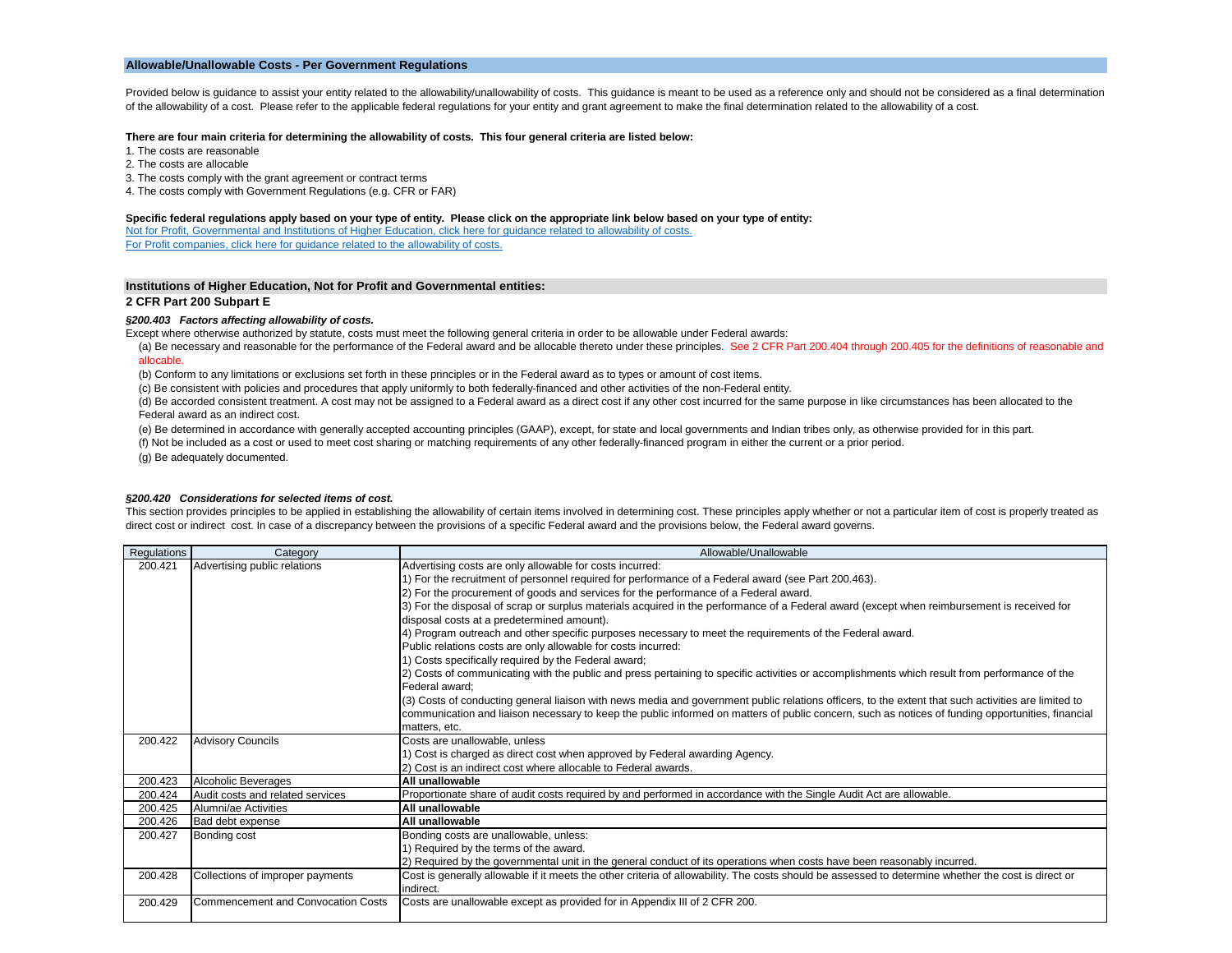| 200.430            | Compensation cost                                                 | Review Part 200.430 to ensure all compensation charged to a Federal award are in accordance with applicable regulations.<br>*Note: All costs which are unallowable under other Parts are not allowable on the basis that the cost constitutes personnel compensation |
|--------------------|-------------------------------------------------------------------|----------------------------------------------------------------------------------------------------------------------------------------------------------------------------------------------------------------------------------------------------------------------|
| 200.431            | <b>Fringe Benefits</b>                                            | Review Part 200.431 to ensure all fringe benefits charged to a Federal award are in accordance with applicable regulations.                                                                                                                                          |
| 200.432            | Conferences                                                       | 1) Any conference as defined in Part 200.432 is allowable if the purpose of the conference is to disseminate technical information and is necessary                                                                                                                  |
|                    |                                                                   | and reasonable for successful performance under the Federal award.                                                                                                                                                                                                   |
|                    |                                                                   | 2) Costs for sponsoring or hosting the conference are allowable unless restricted by the terms and conditions of the Federal award.                                                                                                                                  |
| 200.433            | Contingency provisions                                            | 1) Contingencies explicitly included in approved budget for an estimate of a future cost is allowable.                                                                                                                                                               |
|                    |                                                                   | 2) Contingency reserves are unallowable unless the cost is for self-insurance reserves, pension plan reserves, and post-retirement health and other<br>benefit reserves.                                                                                             |
| 200.434            | <b>Contributions and Donations</b>                                | 1) Costs of contributions and donations to other entities are unallowable.                                                                                                                                                                                           |
|                    |                                                                   | 2) For contributions and services donated to the grantee, review Part 200.434 to ensure Cost Sharing or Matching is appropriately accounted for                                                                                                                      |
|                    |                                                                   | and included in indirect cost calculations appropriately.                                                                                                                                                                                                            |
| 200.435            | Defense and prosecution of criminal and                           | 1) Legal costs for the defense of civil or criminal fraud proceeding where the contractor is found liable or has pleaded nolo contendre                                                                                                                              |
|                    | civil proceedings and claims                                      | 2) Legal costs in connection with any criminal, civil or administrative proceeding are unallowable.                                                                                                                                                                  |
| 200.436            | Depreciation                                                      | Certain exceptions exist for these requirements. Review Part 200.435 for these exceptions<br>Review Part 200.436 to ensure depreciation is calculated and charged to the award in an allowable manner.                                                               |
| 200.437            | Employee morale, health and welfare                               | Review Part 200.437 for requirements for allowability of costs for the improvement of working conditions, employer-employee relations, employee                                                                                                                      |
|                    | costs                                                             | health and employee performance.                                                                                                                                                                                                                                     |
| 200.438            | Entertainment                                                     | Costs are unallowable unless costs are considered to have a programmatic purpose and are authorized either in the approved budget for the                                                                                                                            |
|                    |                                                                   | Federal award or with prior written approval of the Federal awarding agency.                                                                                                                                                                                         |
| 200.439            | Equipment and other capital expenditures                          | Review Part 220.439 to ensure requirements for allowability have been met for capital assets and equipment charged to a Federal award.                                                                                                                               |
| 200.440            | Exchange rates                                                    | Review Part 220.440 to ensure requirements for allowability have been met for foreign currency exchange fluctuations.                                                                                                                                                |
| 200.441            | Fines and penalties                                               | Unallowable unless the cost was incurred as a result of compliance with specific provisions of the Federal award or written approval of the awarding<br>agency.                                                                                                      |
| 200.442            | Fund raising and investment management                            | 1) Organized fund raising costs to raise capital or obtain contributions are unallowable.                                                                                                                                                                            |
|                    | costs                                                             | 2) Fund raising costs for the purpose of meeting the Federal program objectives are allowable with prior written approval from the Federal awarding                                                                                                                  |
|                    |                                                                   | agency.                                                                                                                                                                                                                                                              |
|                    |                                                                   | 3) Costs for investment management/counsel incurred to enhance income are unallowable unless the investments are associated with pensions,                                                                                                                           |
|                    |                                                                   | self-insurance or other funds which include Federal participation allowed by 2 CFR 200.<br>4) Costs related to the physical custody and control of monies and securities are generally allowable if they meet the other criteria for an allowable                    |
|                    |                                                                   | cost.                                                                                                                                                                                                                                                                |
| 200.443            | Gains and losses on disposition of                                | Part 200.443 should be reviewed for allowability of gains and losses.                                                                                                                                                                                                |
|                    | depreciable property and other capital                            |                                                                                                                                                                                                                                                                      |
|                    | assets and substantial relocation of                              |                                                                                                                                                                                                                                                                      |
|                    | Federal programs                                                  |                                                                                                                                                                                                                                                                      |
| 200.444<br>200.445 | General government expenses<br>Goods or services for personal use | For General Government costs which are unallowable review Part 200.444.<br>1) Costs for housing, housing allowances and personal living expenses are only allowable as direct costs. The costs must be approved in advance                                           |
|                    |                                                                   | by a Federal awarding agency.                                                                                                                                                                                                                                        |
|                    |                                                                   | 2) All other costs of good or services for personal use are unallowable even if reported as taxable income to an employee.                                                                                                                                           |
| 200.446            | Idle facilities and idle capacity                                 | Part 200.446 should be reviewed for allowability of idle facilities and idle capacity.                                                                                                                                                                               |
| 200.447            | Insurance indemnification                                         | 1) Costs required or approved and maintained pursuant to a Federal award are allowable.                                                                                                                                                                              |
|                    |                                                                   | 2) For other coverages, review the Part 200.447 for allowability.                                                                                                                                                                                                    |
| 200.448            | Intellectual Property                                             | Part 200.448 should be reviewed for allowability of intellectual property costs.                                                                                                                                                                                     |
| 200.449            | Interest                                                          | Interest on borrowing is unallowable with the exception of financing of capital assets and equipment. For interest on financed capital assets and                                                                                                                    |
|                    |                                                                   | equipment, review the conditions of Part 200.449 for allowability of interest incurred for financing of capital assets and equipment                                                                                                                                 |
| 200.450            | Lobbying                                                          | All unallowable                                                                                                                                                                                                                                                      |
| 200.451            | Losses on Other Federal Awards or                                 | All unallowable                                                                                                                                                                                                                                                      |
|                    | Contracts                                                         |                                                                                                                                                                                                                                                                      |
| 200.452            | Maintenance and repairs                                           | Cost is generally allowable if it meets the other criteria of allowability. *Note ensure these costs are appropriately classified as maintenance and                                                                                                                 |
| 200.453            | Materials and supplies costs                                      | repairs as opposed to Equipment and Other Capital Expenditures.<br>Costs for materials, supplies and fabricated parts necessary to carry out a Federal award are generally allowable if they meet the other criteria of                                              |
|                    |                                                                   | allowability.                                                                                                                                                                                                                                                        |
| 200.454            | Memberships, subscriptions and                                    | 1) Costs of the non-Federal entity's membership in business, technical, and professional organizations are generally allowable if they meet the                                                                                                                      |
|                    | professional activity costs                                       | other criteria of allowability.                                                                                                                                                                                                                                      |
|                    |                                                                   | 2) Costs of the non-Federal entity's subscriptions to business, professional, and technical periodicals are generally allowable if they meet the other                                                                                                               |
|                    |                                                                   | criteria of allowability.                                                                                                                                                                                                                                            |
|                    |                                                                   | 3) Costs of membership in any civic or community organization are allowable with prior approval by the Federal awarding agency or pass-through<br>entity.                                                                                                            |
|                    |                                                                   | 4) Cost of membership in any country club or social or dining club or organization is unallowable.                                                                                                                                                                   |
|                    |                                                                   | 5) Cost of membership in organizations whose primary purpose is lobbying is unallowable.                                                                                                                                                                             |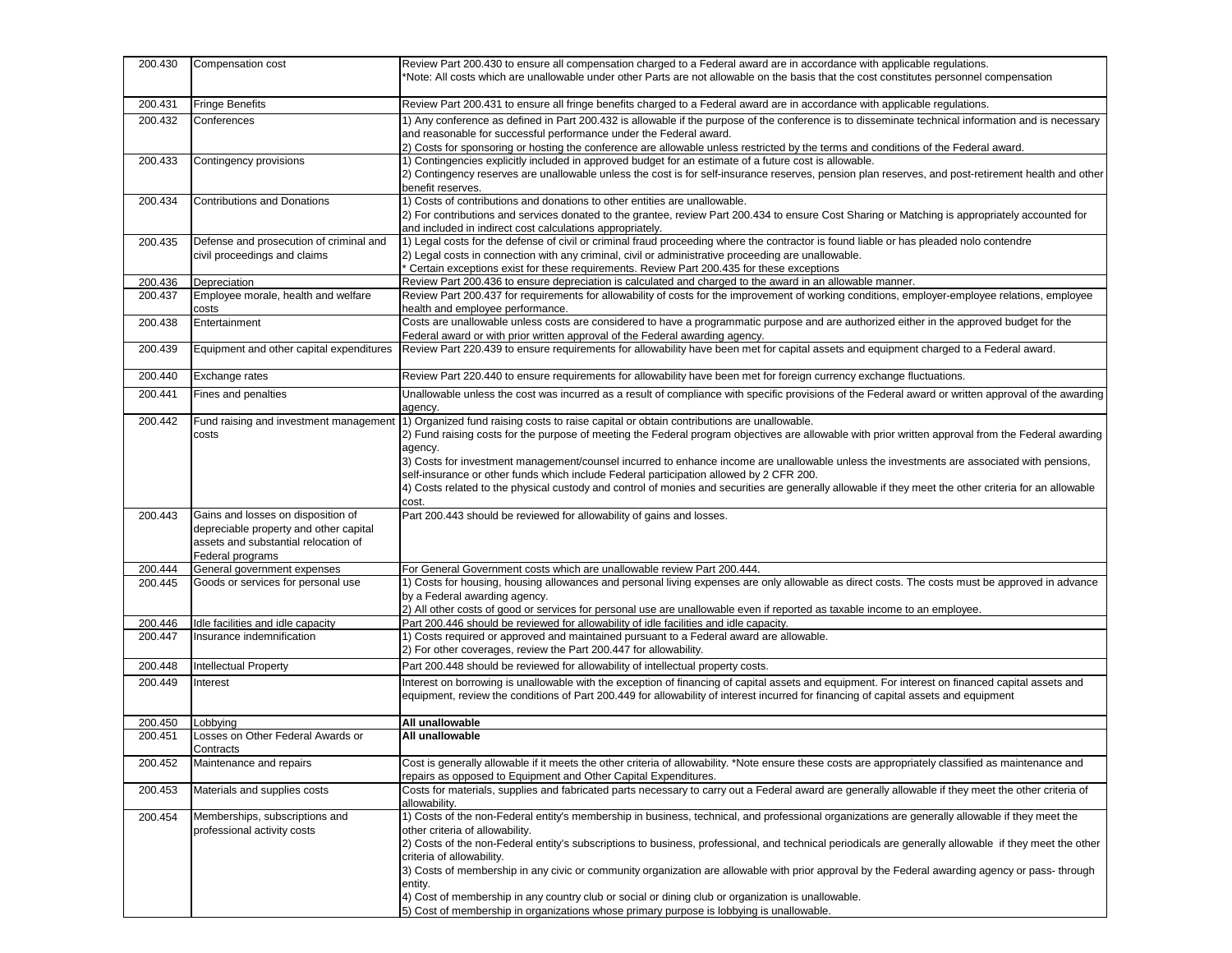| 200.455 | <b>Organization Costs</b>               | Any organization costs defined in Part 200.455 are only allowable if prior approval was received from the Federal awarding agency.                                                                     |  |  |
|---------|-----------------------------------------|--------------------------------------------------------------------------------------------------------------------------------------------------------------------------------------------------------|--|--|
| 200.456 | Participant support costs               | Any participant support costs defined in Part 200.456 are only allowable if prior approval was received from the Federal awarding agency.                                                              |  |  |
| 200.457 | Plant and homeland security costs       | Necessary and reasonable costs for routine security to protect facilities, personnel and work products are allowable.                                                                                  |  |  |
| 200.458 | Pre-award costs                         | 1) Only allowable if the costs would be otherwise allowable after the date of the award.                                                                                                               |  |  |
|         |                                         | 2) Only with written approval of the awarding agency.                                                                                                                                                  |  |  |
| 200.459 | Professional service costs              | Part 200.459 should be reviewed to determine allowability of professional service costs.                                                                                                               |  |  |
| 200.460 | Proposal costs                          | Proposal costs can be allocated as an indirect cost a federal program if that proposal benefited the program and all other criteria for allowability<br>were met.                                      |  |  |
| 200.461 | Publication and printing costs          | Publication and printing costs are generally allowable if all other criteria for allowability are met. Also, if publication and printing costs are not                                                 |  |  |
|         |                                         | identifiable with a particular cost objective, the costs should be allocated as an indirect cost.                                                                                                      |  |  |
| 200.462 | Rearrangement and reconversion costs    | 1) Ordinary rearrangement and alteration of facilities is generally allowable as an indirect cost.                                                                                                     |  |  |
|         |                                         | 2) Arrangement and alteration costs incurred specifically for a Federal award are allowable as a direct cost with prior approval from the Federal                                                      |  |  |
|         |                                         | agency or pass-thru entity.                                                                                                                                                                            |  |  |
|         |                                         | 3) Costs incurred in the restoration or rehabilitation of facilities to approximately the same condition existing prior to the commencement of Federal                                                 |  |  |
|         |                                         | awards is generally allowable less any costs related to normal wear and tear.                                                                                                                          |  |  |
| 200.463 | <b>Recruiting costs</b>                 | Part 200.463 should be reviewed to determine allowability of recruiting costs.                                                                                                                         |  |  |
| 200.464 | <b>Relocation Costs of Employees</b>    | Part 200.464 should be reviewed to determine allowability of relocation costs.                                                                                                                         |  |  |
| 200.465 | Rental costs of buildings and equipment | Part 200.465 should be reviewed to determine lease has been entered into which results in allowable costs being incurred.                                                                              |  |  |
| 200.466 | Scholarships and Student Aid Costs      | Part 200.466 should be reviewed to determine allowability of scholarships and student aid provided.                                                                                                    |  |  |
| 200.467 | Selling and marketing                   | Unallowable unless under Part 200.421 or with prior approval of the Federal awarding agency for necessary performance of the award.                                                                    |  |  |
| 200.468 | <b>Specialized Service Facilities</b>   | Costs of Special Service Facilities are allowable. Review Part 200.468 to ensure the methodology used to charge the costs for the Specialized<br>Service Facilities is in accordance with regulations. |  |  |
| 200.469 | <b>Student Activity Costs</b>           | Costs incurred for intramural activities, student publications, student clubs and other student activities are unallowable unless specifically provided                                                |  |  |
|         |                                         | for in the Federal award.                                                                                                                                                                              |  |  |
| 200.470 | Taxes                                   | Part 200.470 should be reviewed for allowability of taxes.                                                                                                                                             |  |  |
| 200.471 | Termination costs                       | If a Federal award is terminated, review applicable cost principles for Termination to determine allowability.                                                                                         |  |  |
| 200.472 | Training costs                          | Training costs provided for employee development is generally allowable if all other criteria for allowability are met.                                                                                |  |  |
| 200.473 | <b>Transportation Costs</b>             | Cost is generally allowable if it meets the other criteria of allowability.                                                                                                                            |  |  |
| 200.474 | <b>Travel costs</b>                     | Part 200.474 should be reviewed for allowability of travel costs.                                                                                                                                      |  |  |
| 200.475 | <b>Trustees</b>                         | Travel and subsistence costs of trustees/directors are allowable for IHEs and nonprofit organizations.                                                                                                 |  |  |

### <span id="page-3-0"></span>**For Profit companies:**

**Federal Acquisition Register (FAR) Subpart 31.2 - Contracts with Commercial Organizations.**

*31.201-2 Determining allowability.*

A cost is allowable only when the cost complies with all of the following requirements:

(1) Reasonableness.

(2) Allocability.

(3) Standards promulgated by the CAS Board, if applicable, otherwise, generally accepted accounting principles and practices appropriate to the circumstances.

(4) Terms of the contract.

(5) Any limitations set forth in this subpart.

### *31.204 Application of principles and procedures.*

**Unallowable Costs Per FAR Part 31.205** (a) Costs are allowable to the extent they are reasonable, allocable, and determined to be allowable under FAR subparts 31.201, 31.202, 31.203, and 31.205. These criteria apply to all of the selected items that follow, even if particular guidance is provided for certain items for emphasis or clarity. If an item is not listed below, it should **NOT** be presumed to be allowable.

| Regulations | Category                                | Allowable/Unallowable                                                                                                                                                                     |
|-------------|-----------------------------------------|-------------------------------------------------------------------------------------------------------------------------------------------------------------------------------------------|
| 31.205-1    | Public Relations & Advertising Costs    | Advertising expenses are generally disallowed, except for acquiring scarce items for contract performance or disposal of scrap or surplus materials<br>required for contract performance. |
| 31.205-2    | <b>Bad Debts</b>                        | Bad debts, including any directly associated costs, such as collection, legal or interest are not allowed.                                                                                |
| 31.205-3    | Compensation for Personal Services      | If the payrate of employees are specified in the PLC (Project Labor Codes) and company exceeds the payrate without the approval of the customer,                                          |
|             |                                         | the excess compensation will be disallowed. Besides, if the employee is working in another unrelated project, the pay for the hours attributed to                                         |
|             |                                         | that project will be disallowed, especially in T&M contracts and Cost Plus contracts.                                                                                                     |
| 31.205-4    | Contributions or Donations              | Contributions or donations, including cash, property and services, regardless of recipient, are unallowable.                                                                              |
| 31.205-5    | Amortization of Goodwill                | Any cost for amortization, write of or write down of goodwill are unallowable.                                                                                                            |
| 31.205-6    | Lodging Expenses in Excess of Per Diem  | Lodging and meals expenses in excess of the per diem rates are unallowable, unless special circumstances arise and prior approval is obtained.                                            |
|             | Rates                                   |                                                                                                                                                                                           |
| 31.205-7    | Cost of Gifts to Employees or Customers | Cost of gifts are unallowable, except performance award or made in recognition of achievements which has benefitted the customer.                                                         |
|             |                                         |                                                                                                                                                                                           |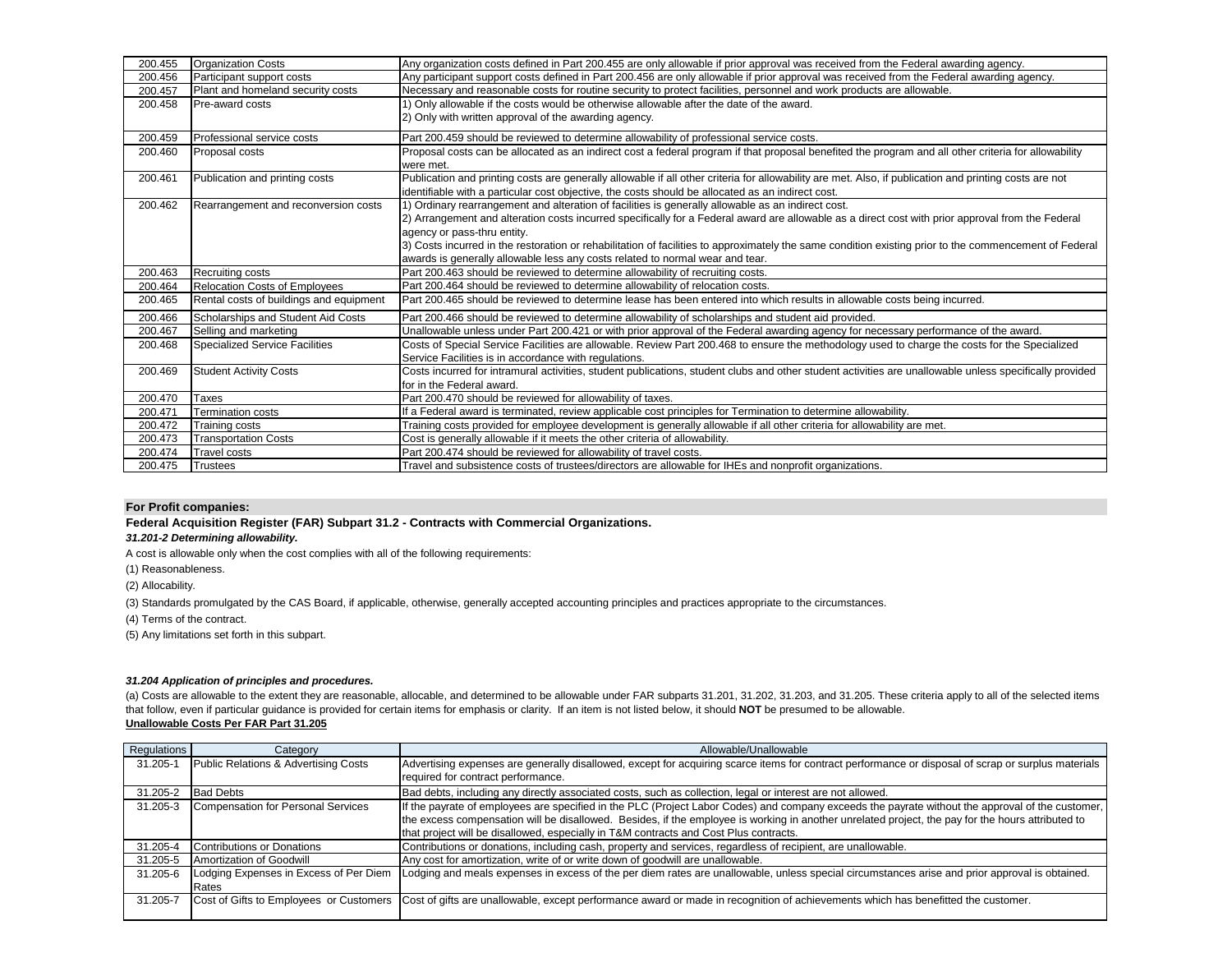| 31.205-8  | <b>Costs of Entertainment</b>       | Costs of amusement, social activities, sports, gratuities, memberships in social, dining or country clubs are unallowable.                                  |
|-----------|-------------------------------------|-------------------------------------------------------------------------------------------------------------------------------------------------------------|
| 31.205-9  | Interest & Other Financial Costs    | Interest on borrowings, bond discounts, legal and professional fees paid in connection with preparing prospectus and issuing stock rights are               |
|           |                                     | unallowable.                                                                                                                                                |
| 31.205-10 | <b>Fines &amp; Penalties</b>        | Cost of fines and penalties resulting from violations of, or failure of the contractor to comply with Federal, State, local or foreign laws and regulations |
|           |                                     | are unallowable except when incurred as a result of compliance with specific terms and conditions of the contract or there are written approval from        |
|           |                                     | the Contracting Officer.                                                                                                                                    |
| 31.205-11 | Lobbying & Political Activity Costs | All lobbying and political activity costs are unallowable except for expenses related to the performance of a contract through hearing testimony,           |
|           |                                     | statements or letter to the Congress or a state legislature in response to a document request.                                                              |
|           | 31.205-12 Losses on Other Contracts | An excess of costs over income under any other contract is unallowable.                                                                                     |
|           | 31.205-13 First Class Air Travel    | The airfare should be standard and any airfare that exceeds the standard airfare is unallowable, unless approved in special circumstances.                  |
|           | 31.205-14   Beer & Wine             | Costs of alcoholic beverages are unallowable.                                                                                                               |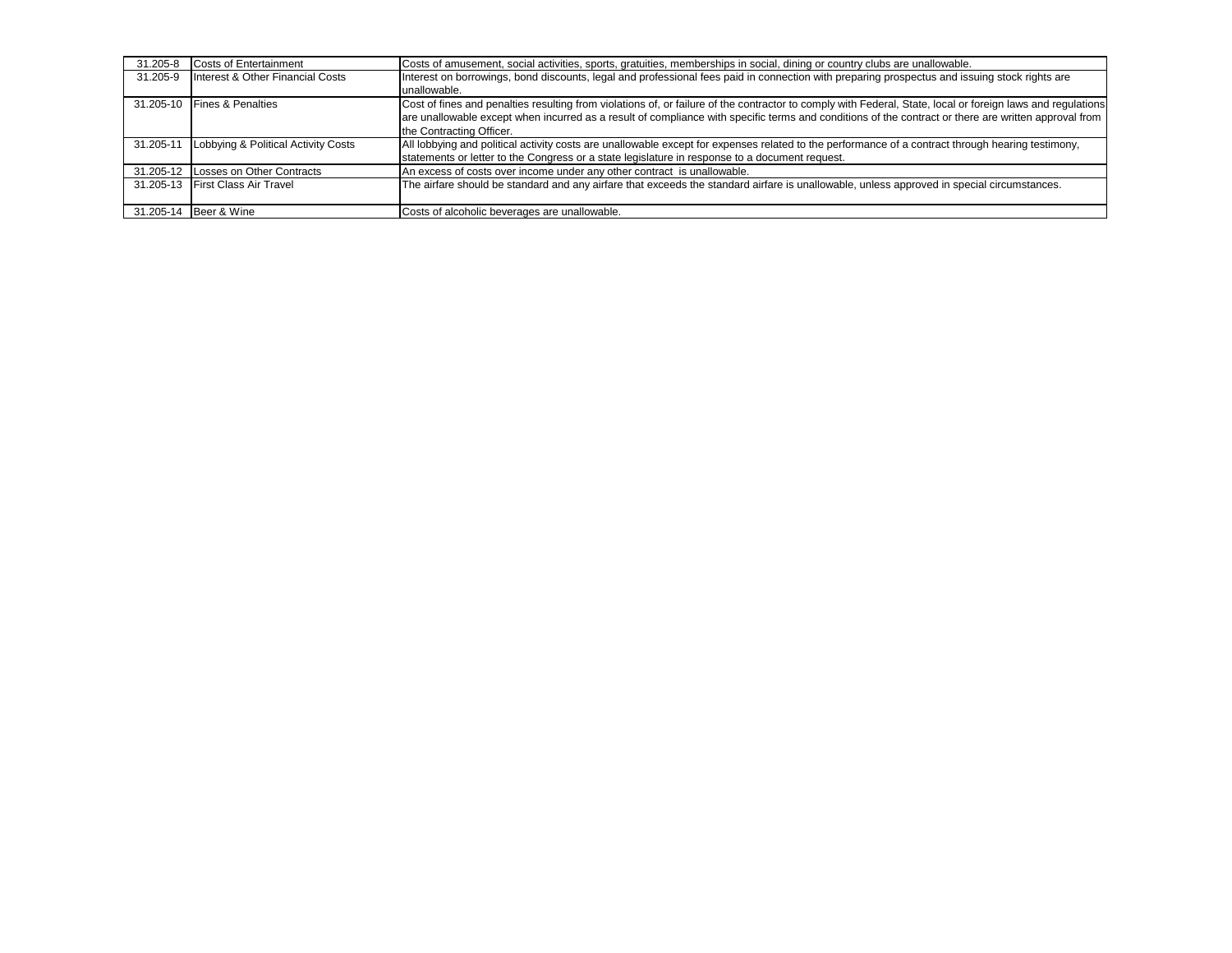**Step 1 - Entity Name**

**Name of the Grantee (A)**

**XYZ Organization of Illinois**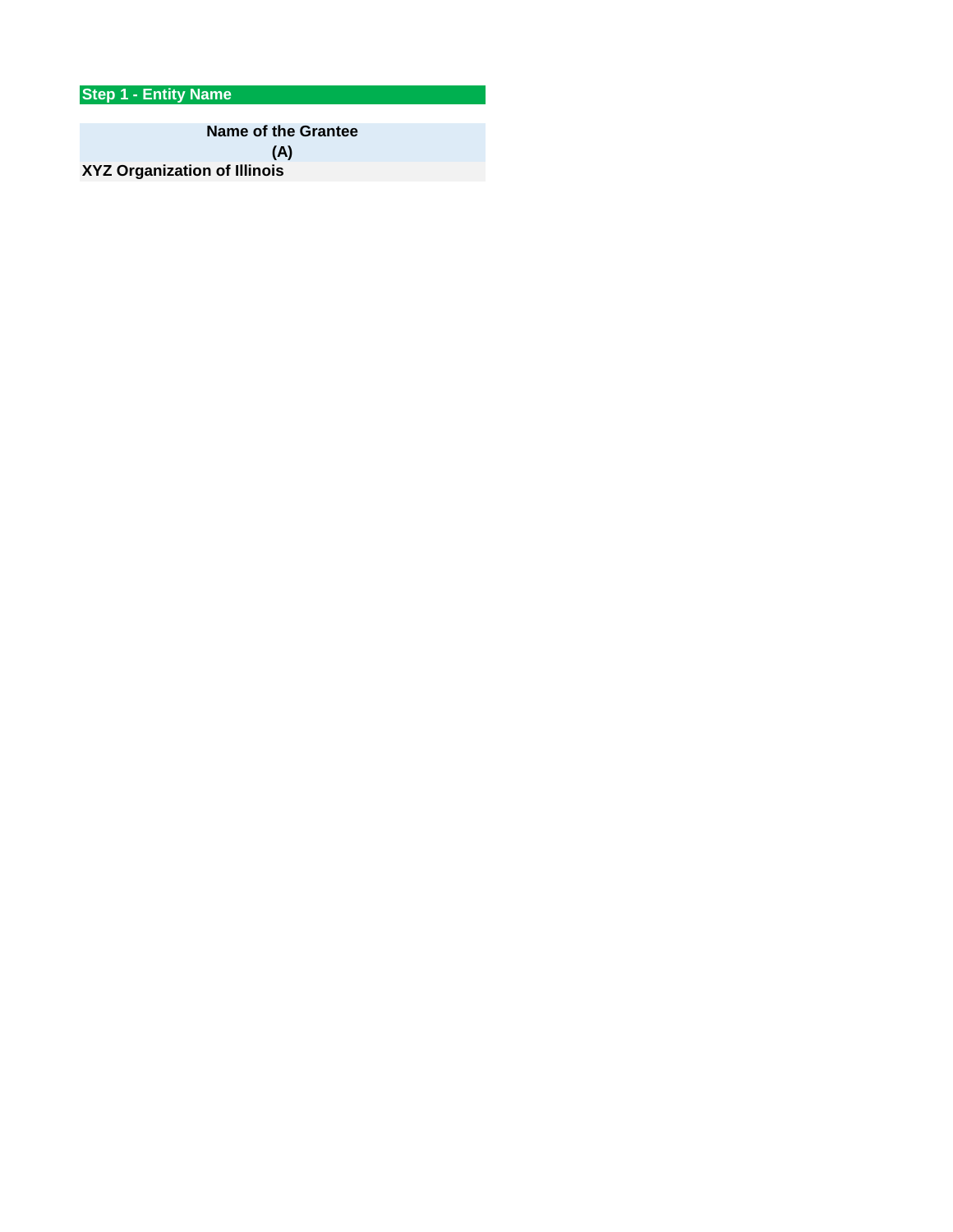# **XYZ Organization of Illinois**

# **Step 2 - Cost Pool**

Purpose: To record amounts in each account/budget category, reconcile expenses to financial records and calculate MTDC. For further details, see Instructions tab.

# **Supporting Documentation**

Payroll Records and other Financial Data (e.g., audited financial statements, review, compilation, trial balance, general ledger, AFR, Form 990).

| <b>Account/Budget Category</b>             | <b>Total Costs</b> | <b>Unallowable Costs</b>          | <b>Indirect Costs</b>    |                            |
|--------------------------------------------|--------------------|-----------------------------------|--------------------------|----------------------------|
| (A)                                        | (B)                | (C)                               | (D)                      | <b>Direct Costs</b><br>(E) |
| <b>Salaries</b>                            | \$<br>405,000      | $\overline{\mathcal{S}}$<br>5,000 | $\mathbb{S}$<br>100,000  | 300,000<br>\$              |
| <b>Fringe Benefits</b>                     | 160,000            |                                   | 40,000                   | 120,000                    |
| <b>Consultant Services</b>                 | 52,000             |                                   | 2,000                    | 50,000                     |
| <b>Staff Travel</b>                        | 7,000              |                                   | 5,000                    | 2,000                      |
| <b>Bad Debts</b>                           | 500                | 500                               |                          |                            |
| Occupancy                                  | 13,000             |                                   | 3,000                    | 10,000                     |
| <b>Consumable Supplies</b>                 | 1,700              |                                   | 500                      | 1,200                      |
| Sub awards                                 | 50,000             |                                   |                          | 50,000                     |
| Purchase/Lease of Equipment/Capital Assets | 40,000             |                                   | 20,000                   | 20,000                     |
| Telephone                                  | 10,000             |                                   | 2,000                    | 8,000                      |
| Entertainment                              | 2,000              | 2,000                             |                          |                            |
| Printing and Reproduction                  | 1,500              |                                   | 500                      | 1,000                      |
| Insurance and Bonding                      | 4,000              |                                   | 1,000                    | 3,000                      |
| Postage and Delivery                       | 2,000              |                                   | 800                      | 1,200                      |
| Depreciation                               | 2,750              |                                   | 750                      | 2,000                      |
| <b>Emergency Assistance</b>                | 1,000              |                                   |                          | 1,000                      |
| <b>Training Materials</b>                  | 1,500              |                                   | 500                      | 1,000                      |
| <b>Participant Support Costs</b>           | 2,000              |                                   |                          | 2,000                      |
| <b>Central Service Costs</b>               | 200,000            |                                   | 200,000                  |                            |
|                                            |                    |                                   |                          |                            |
| ΙX                                         |                    |                                   |                          |                            |
| ΙX                                         |                    |                                   |                          |                            |
| ΙX                                         |                    |                                   |                          |                            |
| ΙX                                         |                    |                                   |                          |                            |
| X                                          |                    |                                   |                          |                            |
| <b>TOTAL COSTS</b>                         | 955,950            | $\sqrt[3]{3}$<br>7,500            | $\frac{1}{2}$<br>376,050 | 572,400                    |